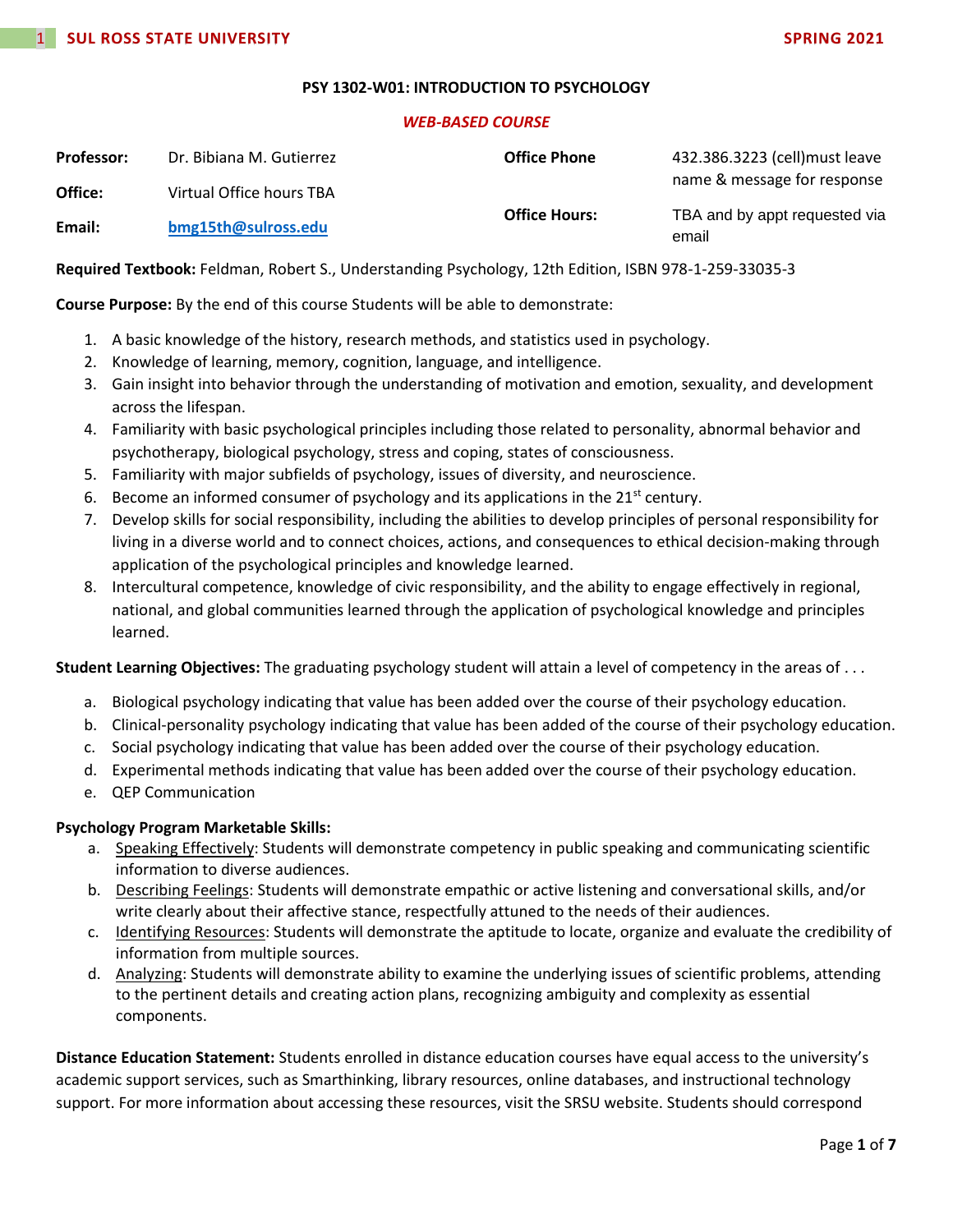using Sul Ross email accounts and submit online assignments through Blackboard, which requires secure login information to verify students' identities and to protect students' information. The procedures for filing a student complaint are included in the student handbook. Students enrolled in distance education courses at Sul Ross are expected to adhere to all policies pertaining to academic honesty and appropriate student conduct, as described in the student handbook. Students in web-based courses must maintain appropriate equipment and software, according to the needs and requirements of the course, as outlined on the SRSU website.

## **Course Policies:**

### **1. Attendance and Course preparation:**

Class attendance is governed by the SRSU policy stated in the schedule of classes. Students will be dropped with an "F" when you have accumulated six (6) or more absences OR the equivalent in a web-based course. *Class attendance in this course includes logging onto Black Board during the first week of class, monitoring your SRSU email and Black Board announcements on a daily basis, taking exams, posting, and completing other assignments on time, as well as communicating in a timely and clear manner with the professor regarding challenges experienced related to the course.*

### **2. Late Work and Make-Up Assignments:**

If you cannot participate in this web-based class due to an emergency, excused-absence, or universityauthorized absence, inform the professor as soon as possible *via email* of the situation. Late or make-up assignments and exams will only be accepted in the case of an emergency or excused absence with appropriate documentation (doctor's note, etc.)

Student absent for a university-authorized activity (such as a game, tournament, or event) will be allowed to make up the missed exam and/or complete the assignment scheduled for that day. **However,** it is the Student's responsibility to make these **arrangements for make-up exams/assignments with the professor** *BEFORE* **the absence via email request.** This DOES NOT INCLUDE absences related to paid (SRSU or otherwise) employment.

### **4. If You Get/Are Sick**:

Student health services [\(https://www.sulross.edu/page/343/student-health-services\)](https://www.sulross.edu/page/343/student-health-services) is staffed by a [registered](https://www.sulross.edu/faculty-and-staff/945/health-services-coordinator)  [nurse](https://www.sulross.edu/faculty-and-staff/945/health-services-coordinator) located in University Center Suite 211 from 8 am- 5 pm Monday through Friday. Minor treatments, [over](http://www.sulross.edu/page/1462/medications)[the-counter medication](http://www.sulross.edu/page/1462/medications) and basic first-aid supplies are available at no cost to Students. SRSU has a Student

medical agreement with [Preventive Care Health Services \(PCHS\)](http://www.pchsmedclinic.org/locations) to provide limited outpatient care, see [covered](http://www.sulross.edu/page/1471/preventive-care-health-services)  [services.](http://www.sulross.edu/page/1471/preventive-care-health-services) The clinic is [located opposite Alpine High School](http://www.sulross.edu/gallery-image/4341/health-service-locations) across State highway 118 North with parking off Anson Avenue from 8 am to 5 pm Monday through Friday and the 2nd Saturday of each month from 9 am to 3 pm. To schedule an appointment, call (432) 837-4555. Your current Student ID card will be requested at check-in.

### **5. Students with Special Needs:**

Sul Ross State University (SRSU) is committed to equal access in compliance with Americans with Disabilities Act of 1973. It is SRSU policy to provide reasonable accommodations to students with documented disabilities and it is the Student's responsibility to initiate the request. *Students should contact the instructor as soon as possible to initiate the recommended accommodations.*

**ADA Statement: Sul Ross State University is committed to equal access in compliance with the Americans with Disabilities Act of 1973. Students with qualifying disabilities who seek accommodations must initiate a request for a meeting for accessibility services. Students seeking accessibility services must contact Rebecca Greathouse Wren, M.Ed., LPC-S, Counseling & Accessibility Services, Telephone: 432-837-8203, or Email: [rebecca.wren@sulross.edu.](mailto:rebecca.wren@sulross.edu)**

**For more information see: <https://www.sulross.edu/page/1384/accessibility-services>**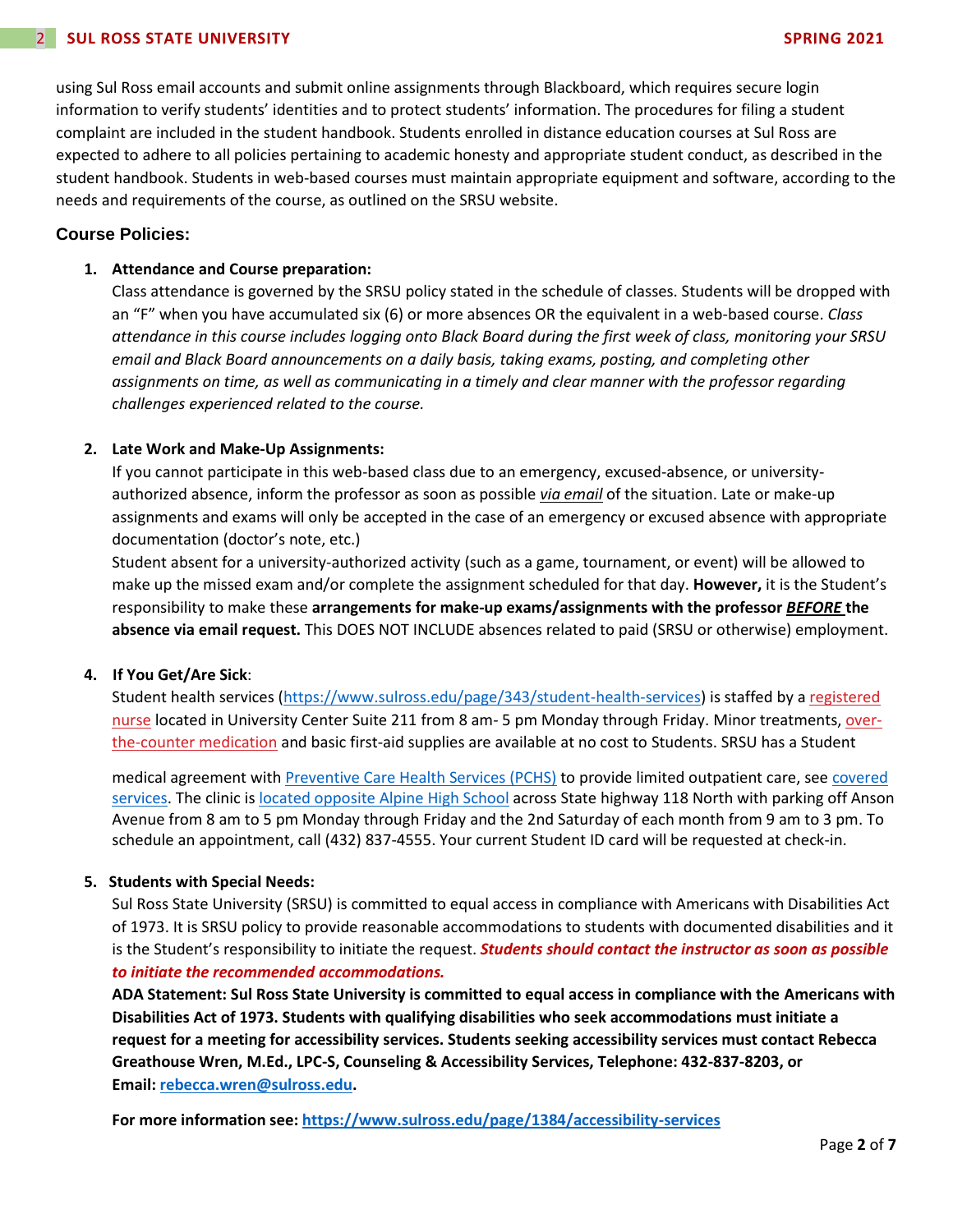## **6. Library Resources [\(https://library.sulross.edu/library-instruction/\)](https://library.sulross.edu/library-instruction/)**

The Sul Ross Library offers **FREE** resources and services to the entire SRSU community. Access and borrow books, articles, and more by visiting the library's website, [library.sulross.edu.](https://library.sulross.edu/) Off-campus access requires logging in with your LoboID and password. Librarians are a tremendous resource for your coursework and can be reached in person, by email [\(srsulibrary@sulross.edu\)](mailto:srsulibrary@sulross.edu), or phone (432-837-8123).

#### **7. Religious Observance:**

Any student absent from classes for the observance of a religious holy day will be allowed to take make-up the exam/assignment scheduled for that day. Arrangements for missing class due to a religious observance must be made with the professor vial email *BEFORE* that absence.

### **8. Course Behaviors - Respect and Disruptions:**

Watch the **VIDEO on NETIQUETTE** on Black Board. You are encouraged and expected to openly engage in discussions, ask questions, share ideas, and express your thoughts in this web-based course in the same manner as in a face-to-face course. Please treat each other with dignity and respect and avoid disruptive behaviors. You are responsible for knowing what behaviors are acceptable versus unacceptable as referred to in the Student Conduct and Discipline section of the SRSU Student Handbook

[\(http://www.sulross.edu/sites/default/files//sites/default/files/users/docs/stulife/student\\_conduct\\_discipline.p](http://www.sulross.edu/sites/default/files/sites/default/files/users/docs/stulife/student_conduct_discipline.pdf) [df\)](http://www.sulross.edu/sites/default/files/sites/default/files/users/docs/stulife/student_conduct_discipline.pdf).

#### **9. Academic Integrity:**

Any instance of academic misconduct such as turning in an identical written assignment for another course without approval, cheating and plagiarizing written assignments, collusion, or misrepresenting facts will be punished to the full extent of the university's disciplinary policy and/or through legal action if indicated. You are responsible for reading the statement on *Academic Honesty* in the SRSU Student Handbook [\(http://www.sulross.edu/sites/default/files//sites/default/files/users/docs/stulife/student\\_conduct\\_discipline.p](http://www.sulross.edu/sites/default/files/sites/default/files/users/docs/stulife/student_conduct_discipline.pdf)  $df$ ). The faculty considers academic dishonesty to be a serious matter and will act accordingly. Students caught engaging in any form of academic dishonesty will receive no credit for assignments/exams and more severe penalties may be pursued, including but not limited to failing the course.

### **10. Communicating with the Professor:**

The best way to contact me is through email at [bmg15th@sulross.edu.](mailto:bmg15th@sulross.edu) I strive to respond as soon as possible. If you do not receive a reply within 24 to 48 hours, please resend your email or call/text my cell at 432.386.3223; *you must leave your name, course and section for a return response, unknown numbers are not answered.* During weekends, holidays, and breaks there may be a longer delay in a response until the next regular work day.

### **COURSE REQUIREMENTS:**

- 1. **Regular and active Black Board Participation (BP = 100 points).** Your individual activity on black board will be monitored via logs maintained by Black Board. It is your responsibility to check your email daily and for any announcements related to this course. (This is a subjective judgment on my part regarding the quality of your participation, taking exams when scheduled, submitting assignments on time, and posting as required by due dates).
- 2. **Complete ORIENTATION TO BLACK BOARD (OBB = 25 points)** which includes the **SYLLABUS QUIZ.**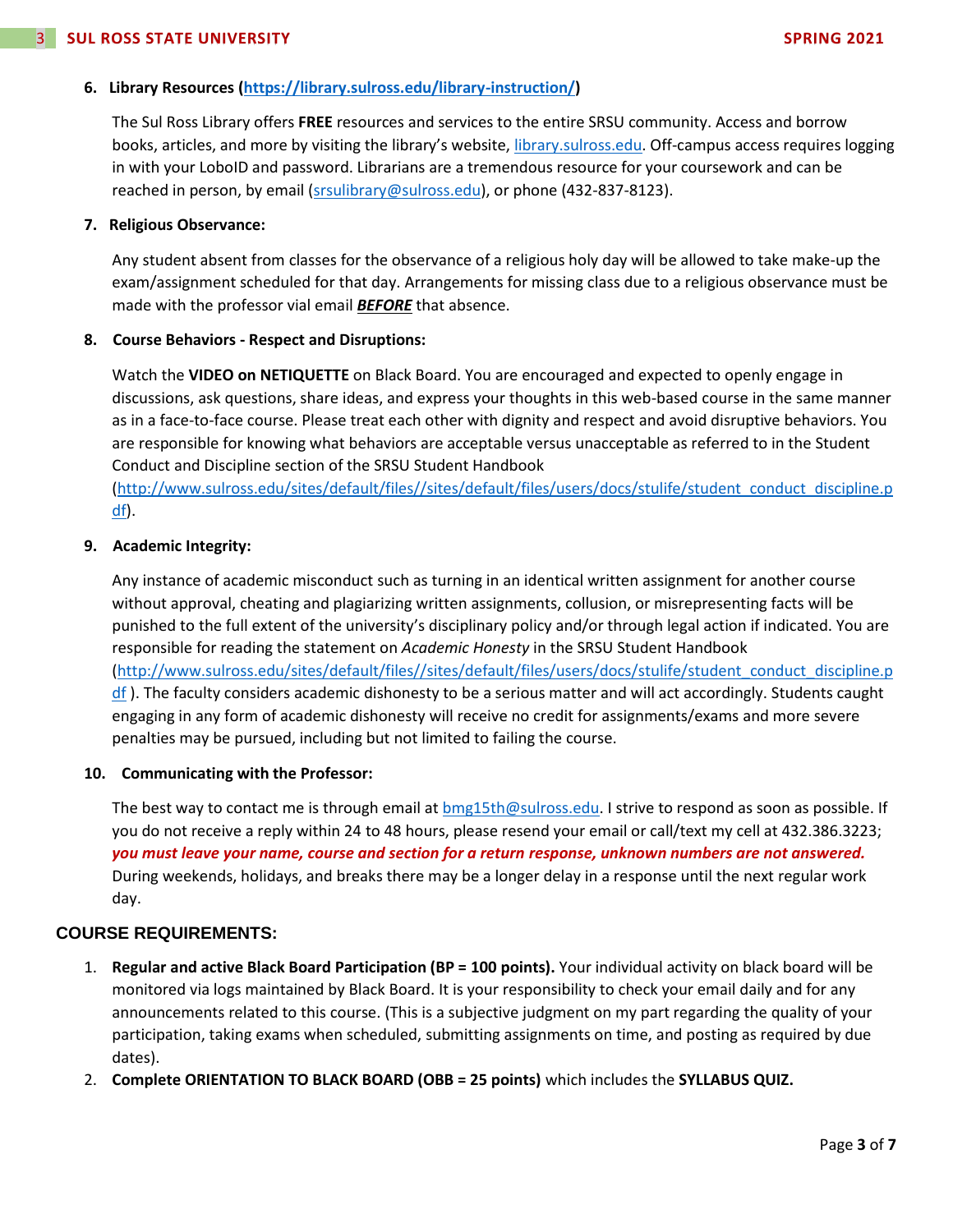- **3. Fourteen (14) Exams (each EXM = 100 points; 1400 total points).** *There are ABSOLUTELY NO MAKE-UPS on the Final Exam. It is NOT cumulative.* All EXAMS are open book and notes.
- *4.* **Discussion Posts (DP = 20/post; 300 pts total)** (paragraph in the range of 3 to 4 sentences or more if you wish) of your thoughts, feelings, ideas, and/or reactions to your chapter readings as related to your experience and/or other things you have learned. *These summaries will be posted publicly for all students in the course to view* for the purpose of creating a sense of universality of experience and enhancing shared learning. It can also be a spring-board to encourage conversations (threads) among students if you wish. *Please be mindful that once posted, your posts cannot be changed or deleted, and are monitored by the professor.*
- *5.* **Summary Paper (SP = 50 points).** A summary of your experience in this course, what you learned, how you may have changed, future aspirations, etc. *Does not need to be in any specific writing format.*  $\oslash$  Your work will be **graded on organization, grammar, spelling, and quality of effort.** Paper must be 2-3 pages double-spaced.

### **GRADE SCALE:**

**90–100 = A; 80 –89 = B; 70–79 = C; 60-69 = D; 0-59 = F**

**MUST READ:** During the course of this class, Students may have strong emotional/psychological reactions to the course material and/or discussions. If at Student feels they are having difficulty with the learning environment, please discuss this with the professor immediately before continuing the course. Counseling and Accessibility Services [\(http://www.sulross.edu/section/2408/counseling-accessibility-services\)](http://www.sulross.edu/section/2408/counseling-accessibility-services) can provide brief, short-term individual and group counseling or refer you to off-campus providers. You have already paid for these services through your Student Service Fee, whether you use them or not.

*If you have any issue or concern, I would appreciate you speaking with me first. If you feel we cannot come to a reasonable resolution, know that you can speak with the BASS Department Chair, Dr. Mark Saka (432.837.8157) regarding your concerns.*

*I endeavor to maintain a safe as possible learning environment for all and expect the highest standard of conduct from each one of us and the collective. I welcome constructive feedback in the service of this goal.*

*This syllabus is accurate to the best of my ability, but I reserve the right to modify it at any time and will inform you as soon as possible when I do. If I do make any changes, I aspire to do so for the reasons of Student fairness and/or circumstances beyond my control.*

## **COURSE SCHEDULE**

## **WEEK 1 (1/11-1/17)**

**READ** Syllabus, Preface xxv – xxxviii, Chapter 1 (by Friday 1/15)

**SYLLABUS QUIZ** and **START HERE** orientation to BLACK BOARD (by Sunday 1/17 *midnight*)

**POST1** *Introduce yourself* **and Chapter 1** (by Sunday 1/17 *midnight*)

### **Week 2 (1/18-1/24)**

**READ** Chapter 2 Psychological Research (by Friday 1/22)

**EXAM1 over Chapters 1** Available on Black Board (90 mins to complete) **Open from 8am (Monday 1/18)** *CLOSES midnight (Friday 1/22)*

**POST2** Over Chapter 2 by Sunday (1/24 *midnight*)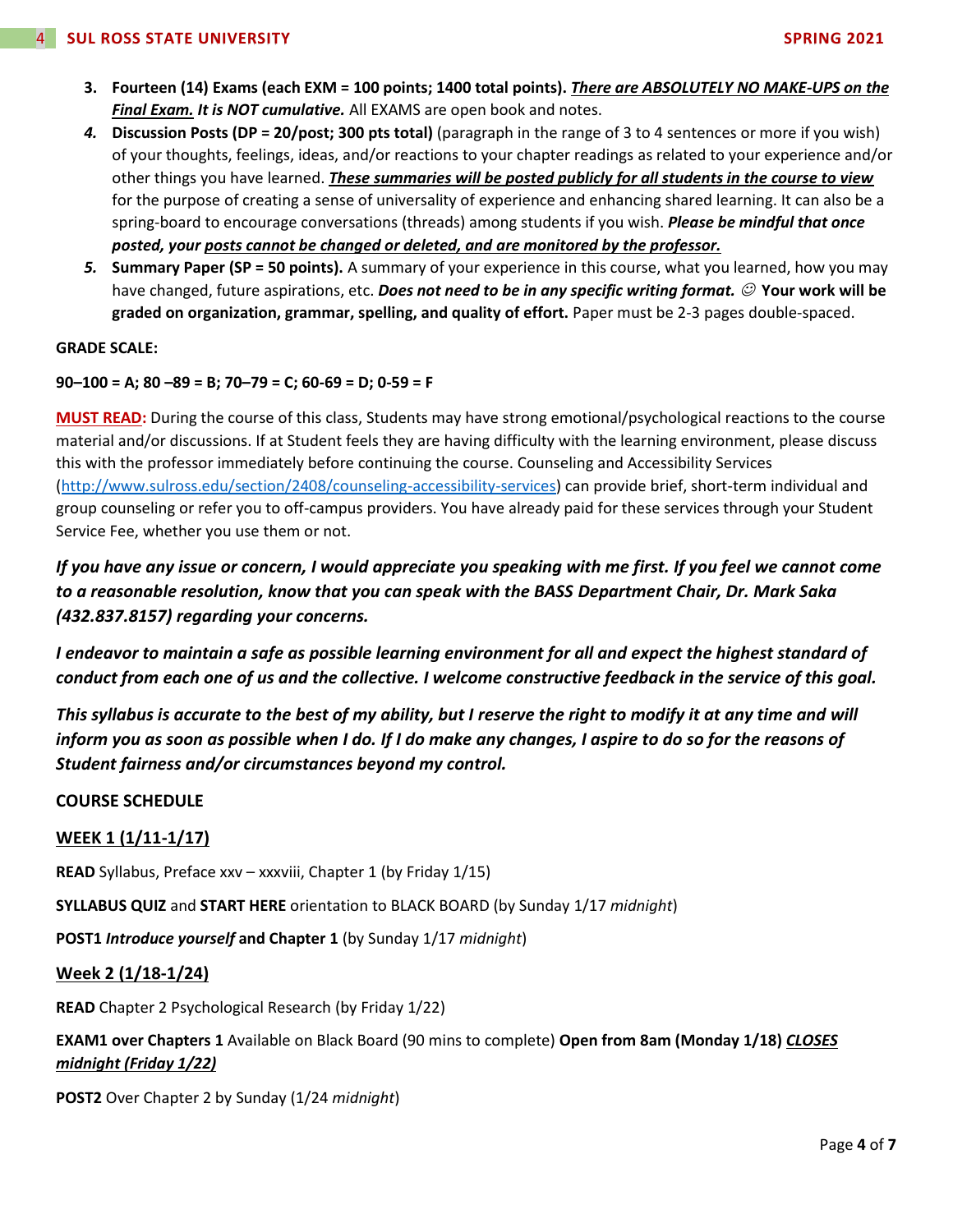# **Week 3 (1/25-/1/31)**

**READ** Chapter 3 Neuroscience and Behavior (by Friday 1/29)

**EXAM2 over Chapter 2** on Black Board (90 mins to complete) **Open from 8am (Monday 1/25)** *CLOSES midnight (Friday 1/29)*

**POST3 over Chapter 3** (by Sunday 1/31 *midnight*)

*~ Last day to drop a 16 week term course without creating an academic record ~*

# **Week 4 (2/1-2/7)**

**READ** Chapter 4 Sensation and Behavior (by Friday 2/5)

**EXAM3 over Chapter 3** on Black Board (90 mins to complete) **Open from 8am (Monday 2/1)** *CLOSES midnight (Friday 2/5)*

**POST4 Over Chapter 4** (by Sunday 2/7 *midnight*)

## **Week 5 (2/8-2/14)**

**READ** Chapter 5 States of Consciousness (by Friday 2/12)

**EXAM4 over Chapter 4** on Black Board (90 mins to complete) **Open from 8am (Monday 2/8)** *CLOSES midnight (Friday 2/12)*

**POST5 Over Chapter 5** (by Sunday 2/14 *midnight*)

### **Week 6 (2/15-2/21)**

**READ** Chapter 6 Learning (by Friday 2/19)

**EXAM5 over Chapter 5** on Black Board (90 mins to complete) **Open from 8am (Monday 2/15)** *CLOSES midnight (Friday 2/19)*

**POST6 Over Chapter 6** (by Sunday 2/21 *midnight*)

### **Week 7 (2/22-2/28)**

**READ** Chapter 7 Memory (by Friday 2/26)

**EXAM6 over Chapter 6** on Black Board (90 mins to complete) **Open from 8am (Monday 2/22)** *CLOSES midnight (Friday 2/26)*

**POST7 Over Chapter 7** (by Sunday 2/28 *midnight*)

### **Week 8 (3/1-3/7)**

**READ** Chapter 8 Cognition and Language (by Friday 3/5)

**EXAM7 over Chapter 7** on Black Board (90 mins to complete) **Open from 8am (Monday 3/1)** *CLOSES midnight (Friday 3/5)*

**POST8 Over Chapter 8** (by Sunday 3/7*midnight*)

### **Week 9 (3/8-3/14)**

*~ SPRING BREAK NO CLASSES (3/8- 3/12) ~*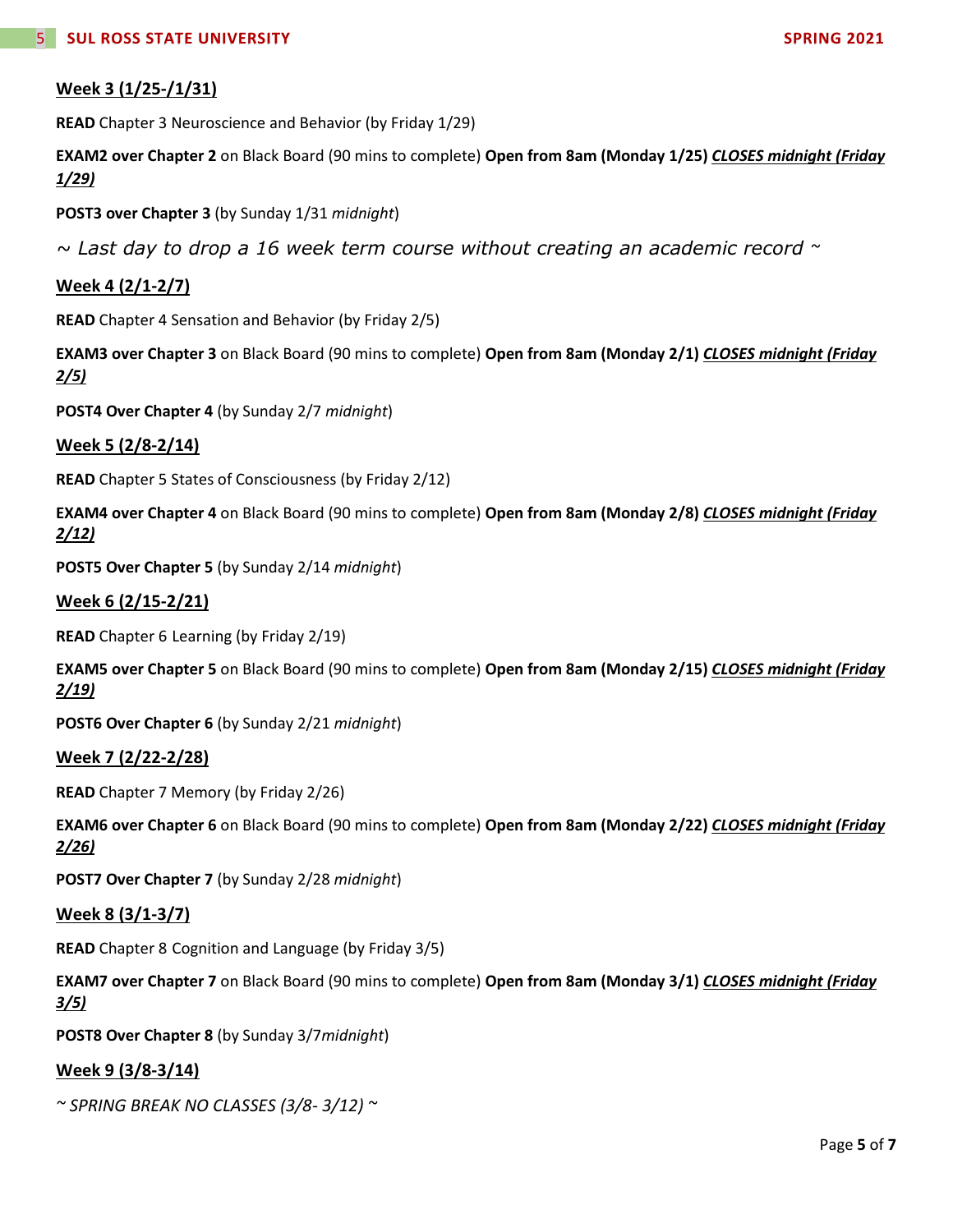# **Week 10 (3/15-3/21)**

*~ 3/15 MID SEMESTER ~*

**READ** Chapter 11 Sexuality and Gender (by Friday 3/19) *(SKIP CHAPTERS 9 & 10)*

**EXAM8 over Chapter 8** on Black Board (90 mins to complete) **Open from 8am (Monday 3/15)** *CLOSES midnight (Friday 3/19)* **POST11 Over Chapter 11** (by Sunday 3/21 *midnight*) *(NO POSTS 9 or 10)*

**POST11 Over Chapter 11** (by Sunday 3/21 *midnight*) *(NO POSTS 9 or 10)*

### **Week 11 (3/22-3/28)**

**READ** Chapter 12 Human Development *PART A* (by Friday 3/26)

**EXAM11 over Chapter 11** on Black Board (90 mins to complete) **Open from 8am (Monday 3/22)** *CLOSES midnight (Friday 3/26) (NO EXAMS 9 OR 10)*

**POST12 Over Chapter 12** *PART A* (by Sunday 3/28 *midnight*)

### **Week 12 (3/29-4/4)**

*~ Last day for instructor initiated drop for excessive absences ~*

*~ Last day to withdraw from the 16 week course/term with grade of 'W'. Drops must be processed and in the University Registrar's Office by 4 p.m. ~*

*~ Last day to apply for August graduation without a late fee ~*

*~ Last day to apply for December graduation without a late fee ~*

#### *~ 4/2 Good Friday NO Classes ~*

**READ** Chapter 12 Human Development *PART B* (by Friday 4/2)

### *NO EXAM THIS WEEK*

**POST12A Over Chapter 12** *PART B* (by Sunday 4/4 *midnight*)

# **Week 13 (4/5-4/11)**

*~ Academic Evaluation: completion of student appraisal of faculty (Form FE-2) for spring (to be completed 4/05-5/7) ~*

**READ** Chapter 14 Health Psychology (by Friday 4/9) *(SKIP CHAPTER 13)*

**EXAM12 over Chapter 12** on Black Board (90 mins to complete) **Open from 8am (Monday 4/5)** *CLOSES midnight (Friday 4/9)*

**POST14 Over Chapter 14** (by Sunday 4/11 *midnight*) *(NO POST13)*

### *Week 14 (4/12-4/18)*

**READ** Chapter 15 Psychological Disorders (by Friday 4/16)

**EXAM14 over Chapter 14** on Black Board (90 mins to complete) **Open from 8am (Monday 4/12)** *CLOSES midnight (Friday 4/16) (NO EXAM13)*

**POST15 Over Chapter 15** (by Sunday 4/18 *midnight*)